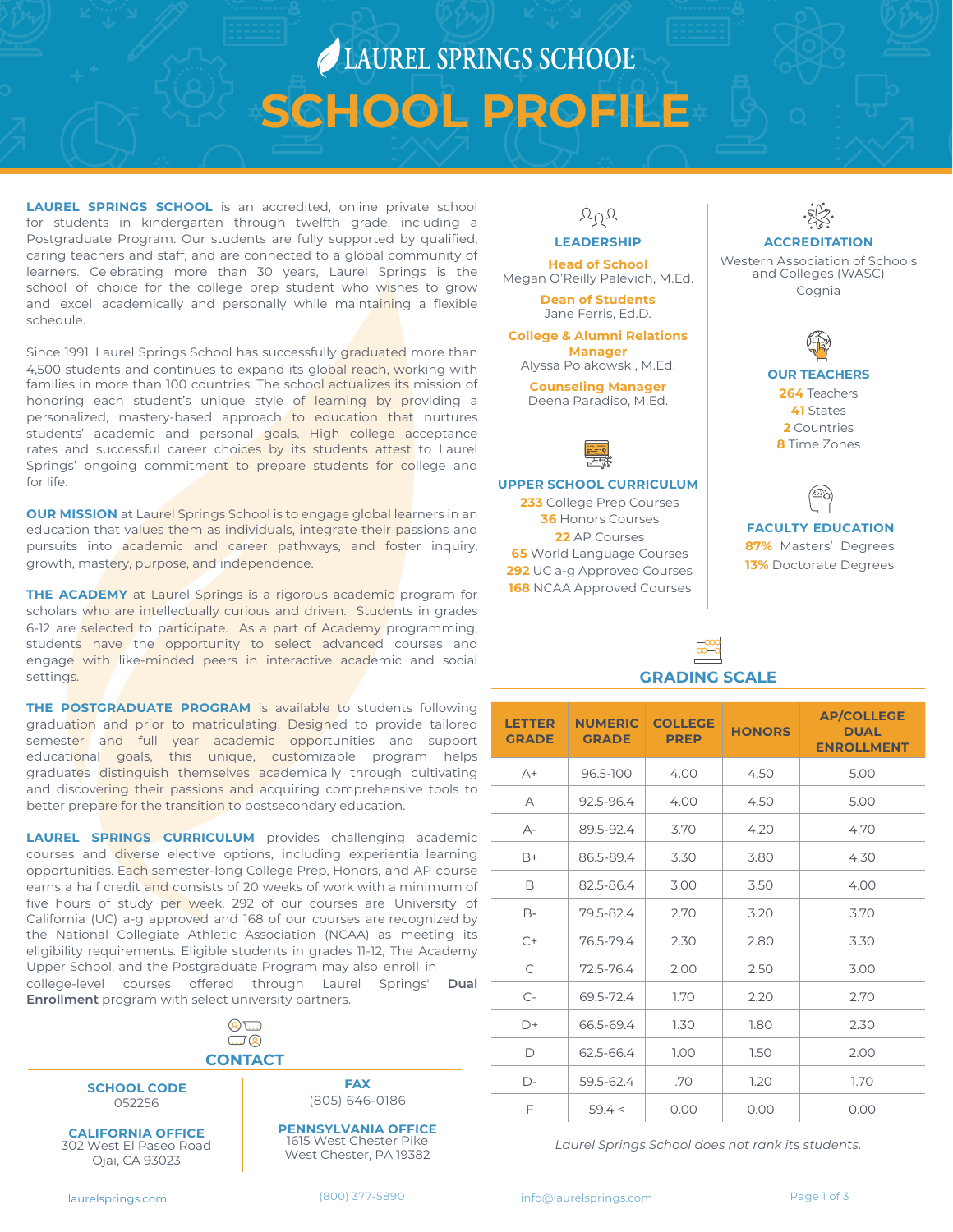**STUDENTS REPRESENT 50** States **100+** Countries

**STUDENT ACTIVITIES 30+** K-12 Clubs

**ENROLLMENT STATUS 80%** Full-Time **20%** Part-Time

# **GRADUATION REQUIREMENTS**  $\bigvee$

| <b>PRIOR TO THE CLASS OF 2023</b> | <b>CLASS OF 2023 &amp; BEYOND</b>         |  |
|-----------------------------------|-------------------------------------------|--|
| <b>English</b>                    | <b>English</b>                            |  |
| 4 Credits                         | 4 Credits                                 |  |
| Mathematics*                      | Mathematics*                              |  |
| 3 Credits                         | 3 Credits                                 |  |
| <b>Science</b>                    | <b>Science</b>                            |  |
| 2 Credits                         | 3 Credits                                 |  |
| <b>Social Studies</b>             | <b>Social Studies</b>                     |  |
| 4 Credits                         | 3 Credits                                 |  |
| <b>World Language**</b>           | <b>World Language**</b>                   |  |
| 2 Credits                         | 2 Credits                                 |  |
| <b>Fine Art</b>                   | <b>Fine Art</b>                           |  |
| 1 Credit                          | 1 Credit                                  |  |
| <b>Physical Education</b>         | <b>Physical Education</b>                 |  |
| 2 Credits                         | 2 Credits                                 |  |
| <b>Health</b>                     | <b>Health</b>                             |  |
| 0.5 Credits                       | 0.5 Credits                               |  |
| Electives***                      | <b>Elective or Additional Fine Art</b>    |  |
| 5 Credits                         | 1 Credit                                  |  |
|                                   | <b>Additional Credits***</b><br>4 Credits |  |
| <b>Total</b>                      | <b>Total</b>                              |  |
| 23.5 Credits                      | 23.5 Credits                              |  |

*\*Must include Algebra 2 or higher level of math*

*\*\*Must be two years of the same non-native language \*\*\*Includes Upper School Seminar courses (0.5 to 2 credits)*

# **ACADEMIC AWARDS & STUDENT OUTCOMES**

## **PSAT/NMSQT AWARDS**

#### **AP AWARDS**

Annual Semi-Finalists and Finalists, and National Hispanic Scholars

AP Scholars AP Scholars with Honors AP Scholars with Distinction

#### **MORE THAN 75% OF STUDENTS**

score 3 or higher on AP exams

### **CLASS OF 2021 OUTCOMES**

**91% OF STUDENTS** graduating in the Class of 2021 are college-bound

Graduates were offered **ADMISSION TO 76%** of U.S. News & World Report's Top 50 schools

#### **REPORTED SCHOLARSHIPS**

Class of 2021 reported **\$17,222,874** in merit scholarships

**STUDENT BODY CLASS OF 2020 AVERAGE SAT/ACT SCORES**

|                      | <b>LSS</b> | CA   | <b>NATIONAL</b> |
|----------------------|------------|------|-----------------|
| <b>SAT Reasoning</b> | 615        | 527  | 533             |
| <b>SAT Math</b>      | 601        | 530  | 558             |
| <b>ACT Composite</b> | 25.4       | 26.1 | 20.3            |

# **ADVANCED COURSES**

**ADVANCED COURSES** are intended for college-bound students seeking a challenging academic curriculum. Using advanced curricula, teacher support, and hands-on learning opportunities, each student fulfills college entrance requirements while pursuing personal interests and individual goals. Honors, AP, and Dual Enrollment courses emphasize vocabulary development, critical thinking, problem-solving, expository writing, and research.

### **HONORS COURSE OFFERINGS**

#### **HONORS ENGLISH** Drama Literature English 1 English 2 English 3 English 4 Shakespearean Literature

#### **HONORS SOCIAL STUDIES & SOCIAL SCIENCES**

American Government American History Economics Philosophy & Ethics World Cultures World History

#### **HONORS MATHEMATICS** Algebra 1 Algebra 2 Geometry Pre-Calculus

# **HONORS SCIENCE**

Biology Chemistry Earth Science Human Anatomy & Physiology Marine Science Physical Science Physics 1

#### Chinese 6 French 6 German 6 Greek 6 Hebrew 6 Italian 6 Japanese 6

**HONORS WORLD LANGUAGE** Arabic 6  $ASL$  6

Korean 6 Portuguese 6 Russian 6 Spanish 6

# **AP COURSE OFFERINGS**

#### **AP ENGLISH**

English Language & Composition English Literature & Composition

#### **AP FINE ARTS** Art History

# **AP SOCIAL STUDIES**

### **& SOCIAL SCIENCES**

European History Human Geography Macroeconomics Microeconomics Psychology U.S. Government & Politics U.S. History World History

### **DUAL ENROLLMENT OFFERINGS**

*College-level dual enrollment courses vary based on offerings provided by Laurel Springs' university partners.* 

Calculus BC Computer Science A Computer Science Principles Statistics

**AP MATHEMATICS & COMPUTER SCIENCE** Calculus AB

#### **AP WORLD LANGUAGES**

French Language & Culture Spanish Language & Culture

#### **AP SCIENCE**

Biology Chemistry Environmental Science Physics 1